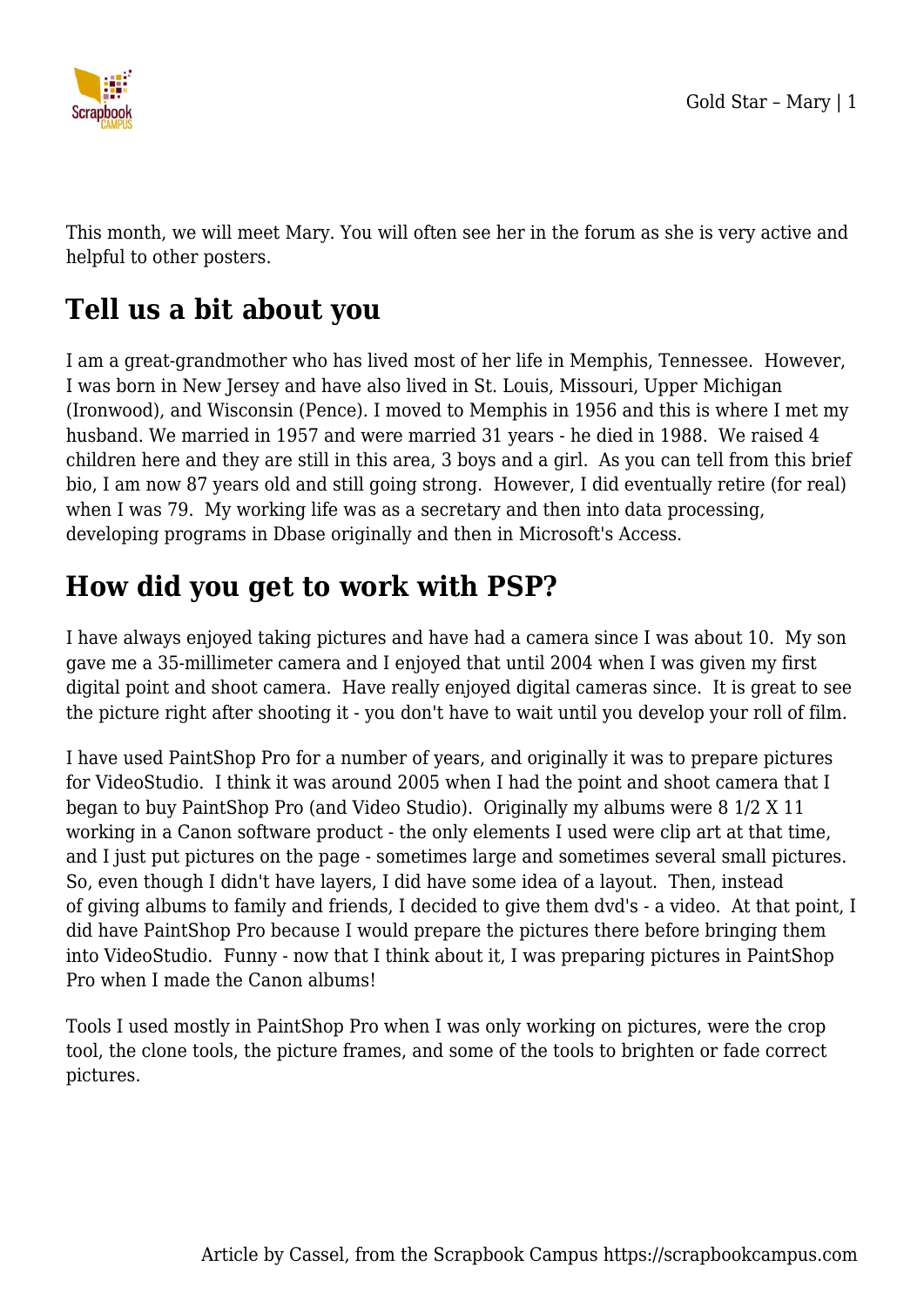

## **How did you get to join the Campus?**

I have studied PSP and VideoStudio through tutorials mainly. I imagine that is where I ran across a tutorial from Carole for PaintShop Pro. Her teaching style is so wonderful - she can even explain technical things to a kindergartener like me. I can't find a layout I did before 2020. However, my spreadsheet of passwords shows that I created my password to Creation Cassel in 2018, so that is when I joined the Campus. It was after taking some of the challenges that I took out the Diamond Membership. I have really enjoyed that and am mainly going through the labs at this time as well as working through some of the challenges. I think I enjoyed the Love Challenge (learning about masks) and the Travel Challenges (many new things here) the most. BUT, none of it would have been enjoyable until I learned about layers - so I have now joined the Scrap Bootcamp 4 times - and still learning things new.

The funny thing is that I never thought of using layers in PSP even though I work with them in Video Studio. So - the Basic Scrapbook challenge was a great help to me - thinking in layers! I do know that I was so fascinated with the campus and how Carole teaches and what she teaches, that I couldn't stop telling my daughter (Laurie) about it.

Why PaintShopPro? Well, Corel has been my favorite place for software for many years. I do not have a Mac - I am a Microsoft girl who loves Corel products! The Canon software package I used at first to make albums for my friends and family was OK, but now I can make a real layout with elements that have shadows - so there is depth to the layout - and it is much more beautiful. I have made my first printed album which I gave to my daughter about a trip we took to South Dakota with her two oldest children. I'm planning my next printed album to be the Alphabet Challenge.

## **Can you share some projects you created?**

Here is my sandwich exercise from the Bootcamp (that is where I learned about layers):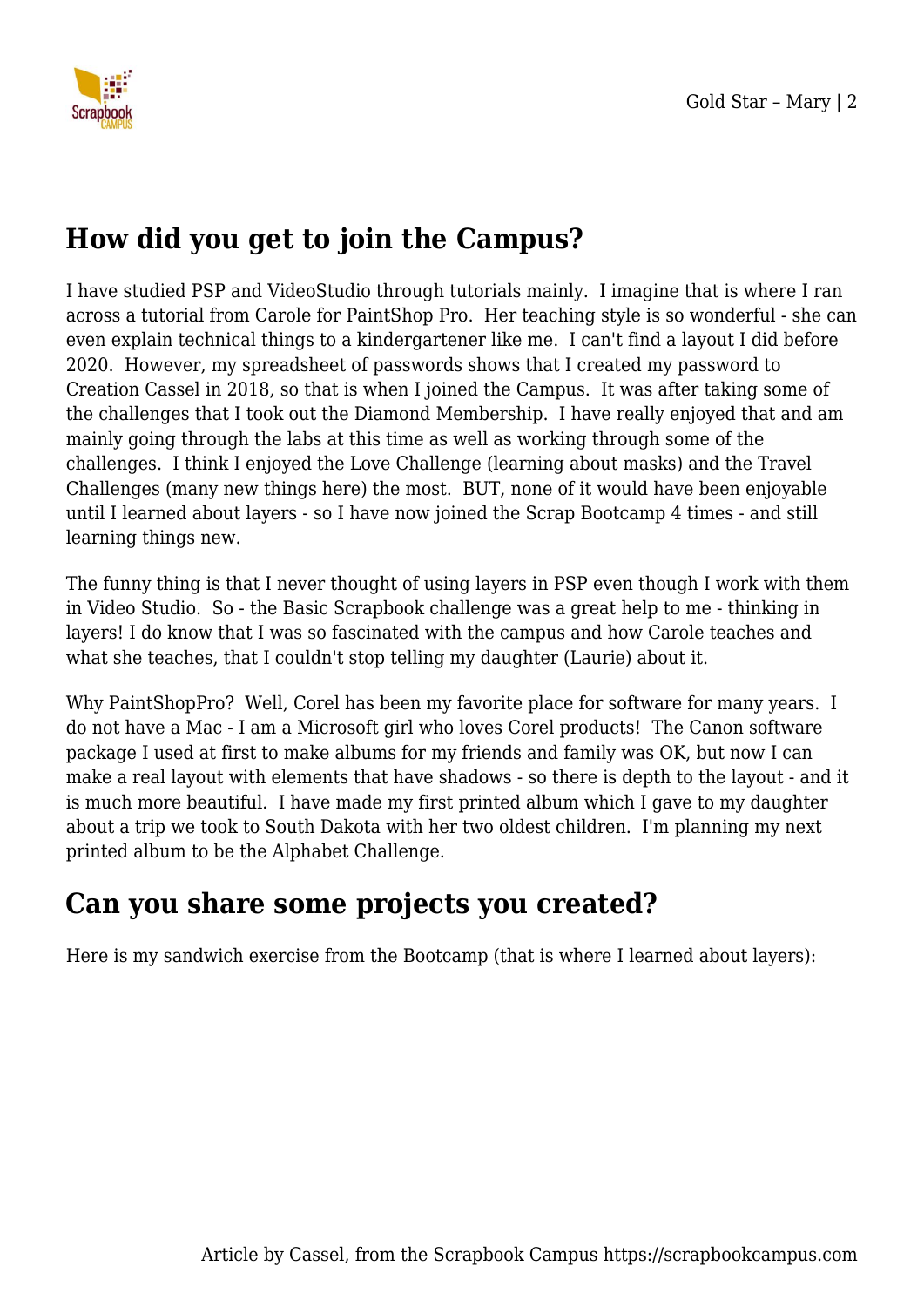



A project from TheLab.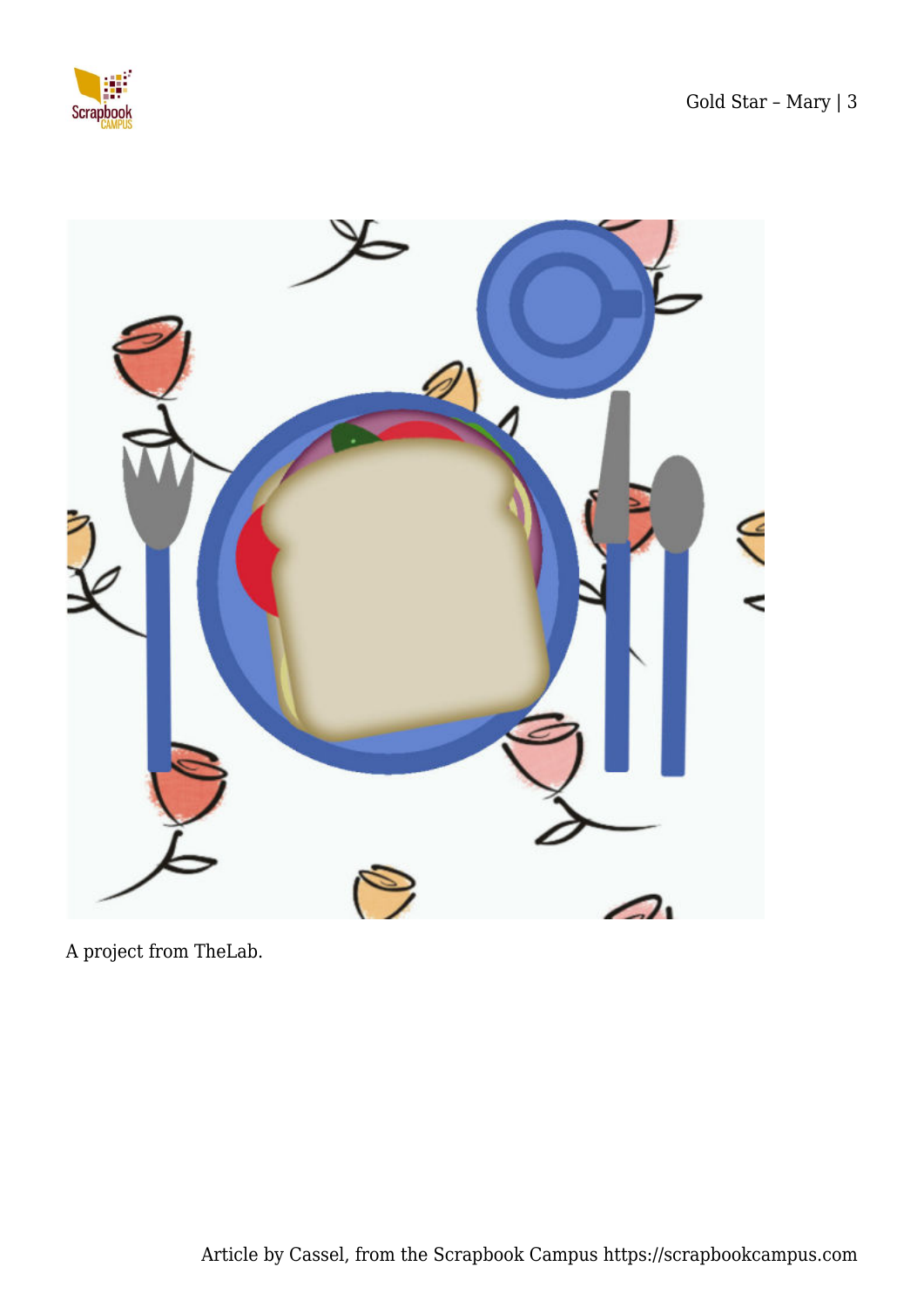



And finally, another project done recently.